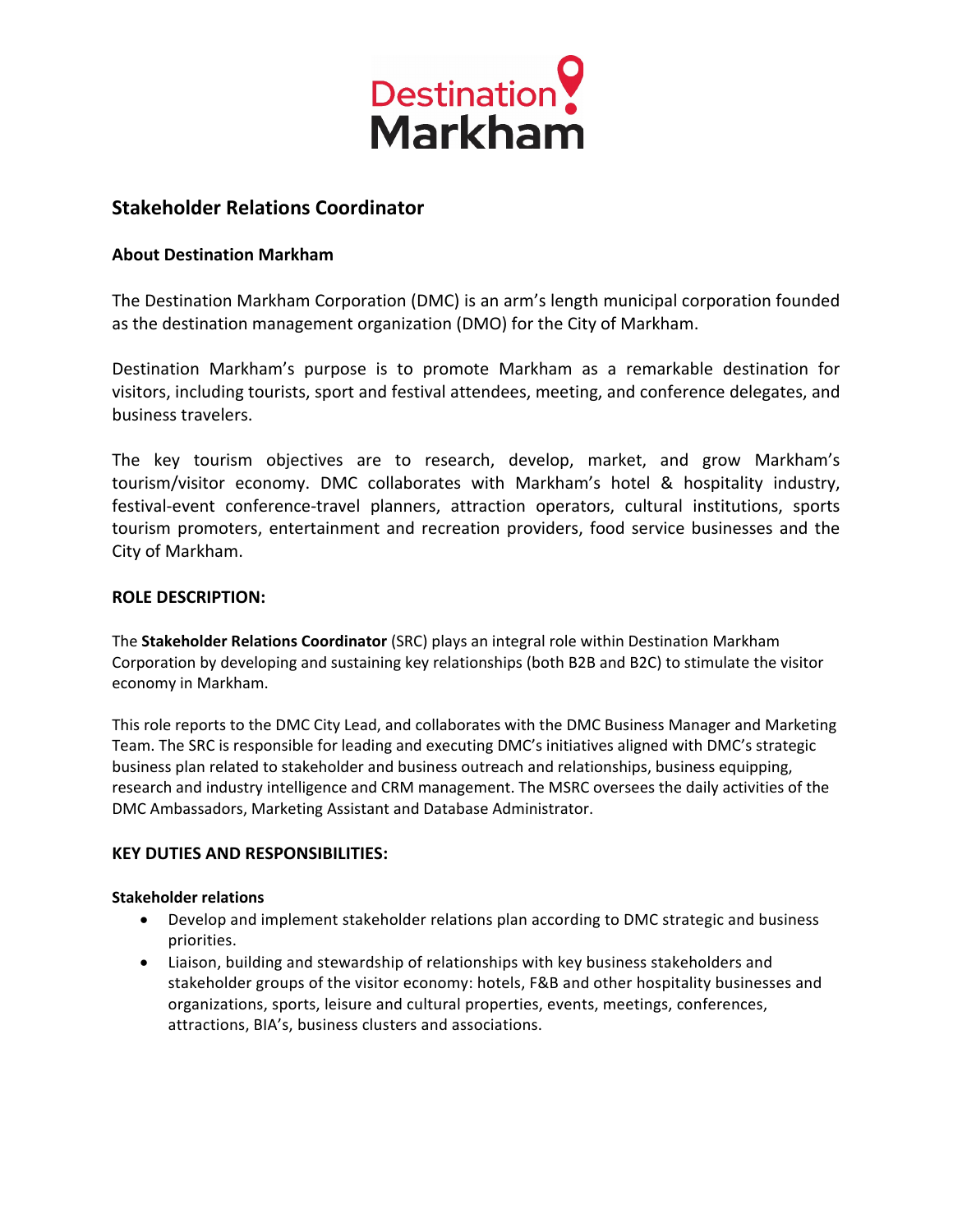

### **Business Equipping**

- Develop and implement business-equipping initiatives, workshops/education programs, communications, and opportunities in response to current business and industry priorities.
- Establish support through help line and chat room on the DMC web platform.
- Update business resources and toolkit information such as policies, grants, and programs.
- Communicate with the marketing agency to update the DMC website and information regarding stakeholders and new DMC initiatives
- Assist business manager to complete reports required by government agencies for various grant program.

### **DMC Ambassadors Program**

- Develop, implement and coordinate priorities and work plan for the ambassadors' program, aligned with DMC business plan.
- Recruit, onboard, supervise and coordinate the work of DMC's Ambassadors.
- Develop, implement, and operate a multi-lingual online and telephone support service (help line, email, and chat box) and establish DMC's "concierge" service.

# **CRM and Database Management/Research**

- Coordinate the collection of industry data and trends from industry associations, Markham businesses and other secondary sources, including primary research initiatives.
- Maintain and grow DMC's B2B and B2C database and oversee the CRM system.
- Assist and liaise with IDSS in providing administrative support for CRM tasks and the integration of marketing data

### **Marketing**

- Coordinate with Marketing Agency for all upcoming promotions and programs aligned with government grants, programs and other initiatives
- Support corporate communications
- Research, develop and support marketing initiatives
- Communicate with the Ambassadors and provide support for marketing initiatives
- Coordinate marketing related activities related to stakeholder's programs/partnerships

# **Other Duties**

- Work with DMC Manager and marketing agency to ensure support, awareness and promotion of DMC programs and ambassadors initiatives.
- Develop and monitor metrics and key performance indicators for the various initiatives related to stakeholder relations business and ambassadors program.
- Establish B2B and B2C informal communication processes and tools

# **REQUIREMENTS:**

- Minimum 5 years relevant experience in tourism and hospitality, marketing, sales, public relations and/or communications.
- College/University degree in business, tourism and hospitality, marketing or equivalent
- Strong working knowledge of Microsoft Office (Word, Excel and Power Point and Outlook)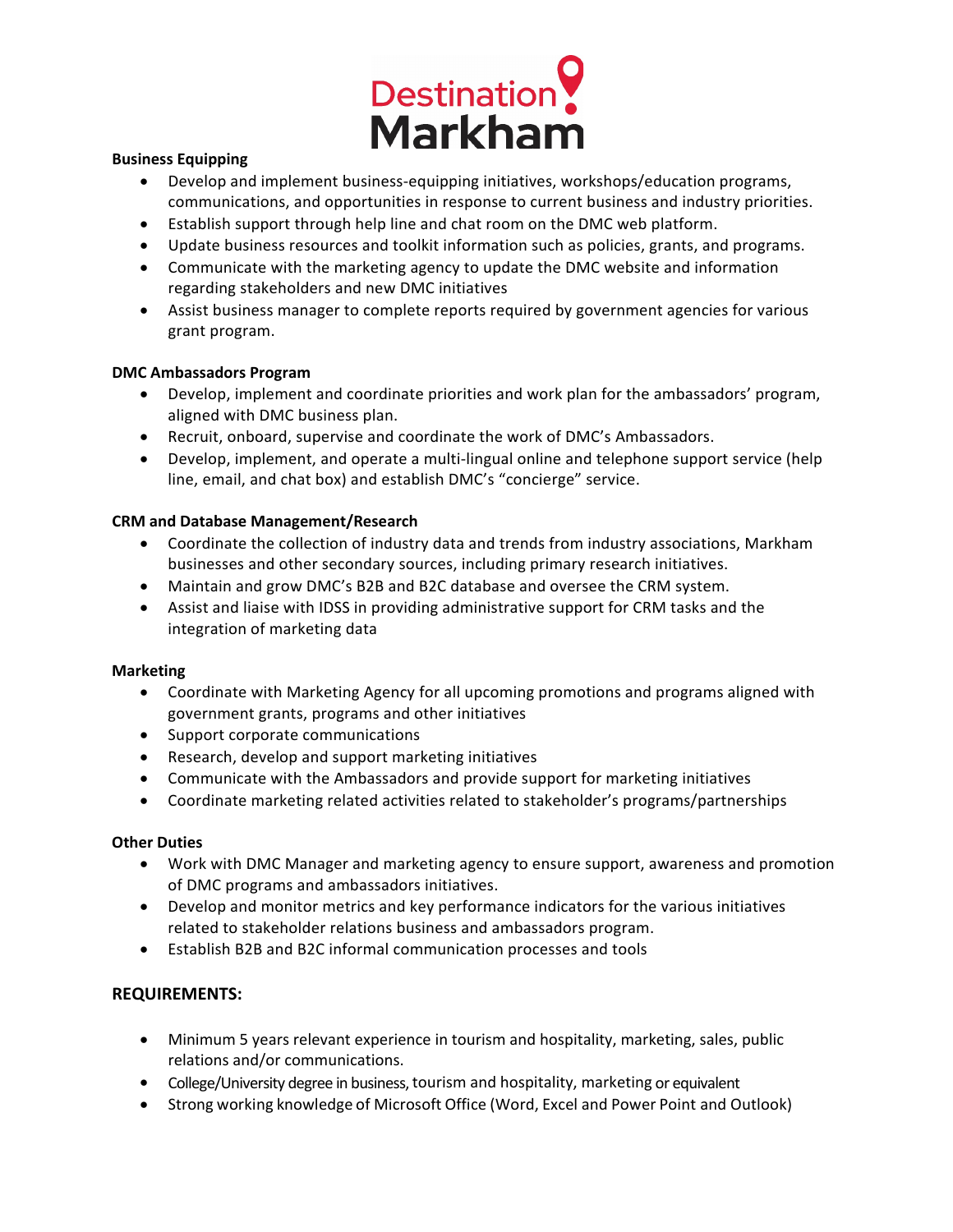

- Knowledge of program delivery in-person and virtually on Zoom (or equivalent)
- Strong oral and written communication skills.
- Excellent customer service skills.
- Excellent attention to detail, coordination and time managementskills.
- General knowledge of social media marketing platforms (IG, Facebook, Twitter)
- Fluency in English (written and verbal) required
- Fluency in additional language(s) is considered an asset
- Experience with a CRM system is considered an asset

### **WORKING CONDITIONS:**

- Presentations to various stakeholders requiring standing and orator capabilities
- Valid driver's license to commute to various stakeholder sites
- On-demand to respond to after hour communication issues and/or requests
- Work remotely: Temporarily due to COVID-19

### **CLOSING DATE: July 15, 2022**

### **HOW TO APPLY**

The Talent Company is our recruitment partner and please send your resume with cover letter to [ruth.jiang@thetalent.co.](mailto:ruth.jiang@thetalent.co) We welcome applications from all qualified candidates. Please note that only those selected for an interview will be contacted.

### **COMPENSATION**

Destination Markham Corporation offers a competitive compensation based on the experience and proven track record.

### **REFERENCES**

Destination Markham Corporation will require 3 references.

# **INCLUSION AND EQUAL OPPORTUNITY EMPLOYMENT**

The Destination Markham is an equal opportunity employer committed to diversity and inclusion. We are committed to building and maintaining collaborative, caring and positive work environments so that our employees bring their whole selves to work every day. We encourage all qualified applicants to apply without regard to race, national or ethnic origin, colour, religion, age, sex, sexual orientation, marital status, family status or disability.

### **AODA COMPLIANCE**

The Destination Markham is committed to creating an accessible and inclusive organization. We are committed to providing barrier-free and accessible employment practices in compliance with the Accessibility for Ontarians with Disabilities Act (AODA). Should you require Codeprotected accommodation through any stage of the recruitment process, please make them known and we will work with you to meet your needs.